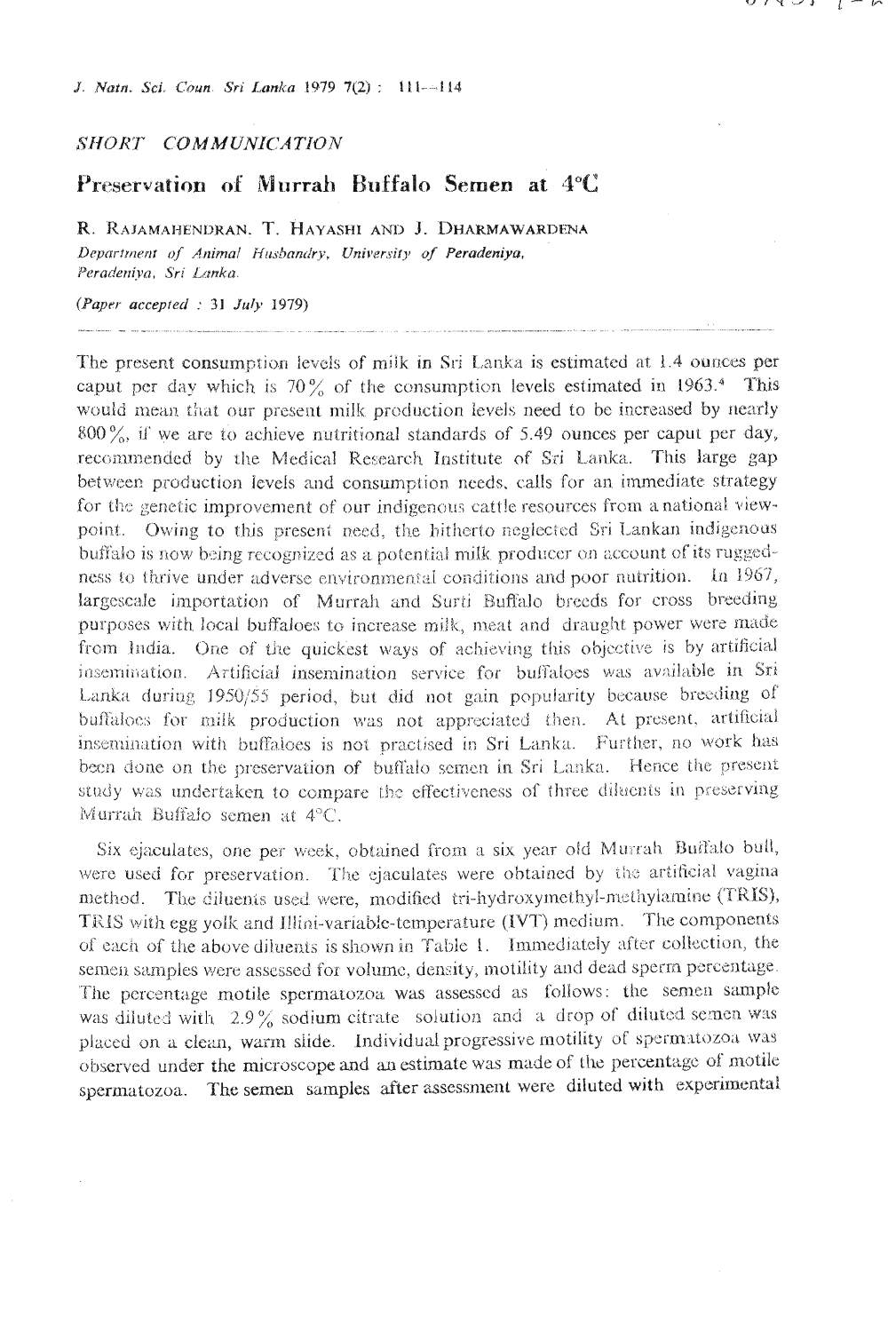diluents to give a dilution rate of 1 : 10 in  $15 \times 125$  mm glass tubes. The tubes were then capped and stored in a refrigerator. The temperature inside the refrigerator during the experimental period varied between  $4^{\circ}$ C and  $6^{\circ}$ C. The stored semen was examined daily on a warm stage (38°C) microscope for the assessment of the percentage of motile spermatozoa. Dead spermatozoa percentage was counted after staining the semen for 2 minutes with Eosin Nigrosin stain.

| TRIS diluent                                                                                      |        |                          |
|---------------------------------------------------------------------------------------------------|--------|--------------------------|
| TRIS (tri-hydroxymethyl-methylamine)                                                              | 2.6497 | $\mathbf x$              |
| Citric acid monohydrate                                                                           | 1.4652 | $\ddot{\phantom{0}}$     |
| Cysteine                                                                                          | 0.10   | s.                       |
| Potassium chloride                                                                                | 0.04   | s é                      |
| Glucose                                                                                           | 0.625  | ÷4                       |
| Distilled water                                                                                   | 100    | ml                       |
| TRIS with egg yolk dilucat                                                                        |        |                          |
| TRIS                                                                                              | 2.5192 | R                        |
| Citric acid monohydrate                                                                           | 1.3928 | $\ddotsc$                |
| Glucose                                                                                           | 0.40   | $\rightarrow$            |
| Egg yolk                                                                                          | 20     | nıl                      |
| Distilled water                                                                                   | 80     | ۶×.                      |
| Modified IVT (Illini-variable-temperature) diluent                                                |        |                          |
| Sodium citrate                                                                                    | 20     | ß                        |
| Sodium bicarbonate                                                                                | 2.1    | Ω                        |
| Potassium chloride                                                                                | 0.4    | 1.4                      |
| Sulfanilamide                                                                                     | 3.0    | $\overline{\phantom{a}}$ |
| Distilled water                                                                                   | 100    | ml                       |
| 1000 iu/mI of Penicillin G and 1000 $\mu$ g/mI of streptomycin were added to all the<br>diluents. |        |                          |

|  | <b>LABLE</b> |  |  | The components of three diluents |  |  |  |
|--|--------------|--|--|----------------------------------|--|--|--|
|--|--------------|--|--|----------------------------------|--|--|--|

Semen volume ranged from 4 to 7.5 ml per ejaculate and the average sperm density was  $0.66 \times 10^9$  per ml of semen. The percent motile spermatozoa during storage in the three diluents is shown in Table 2. There was a gradual decrease in the percentage of motile sperm during storage in both TRIS and TRIS with egg yolk diluent and  $50\%$  motility was reached at 168 hours. Analysis of variance indicate that there is no significant (p 70.01) difference in the percent motile spermatozoa, during storage of semen in TRIS and TRIS with egg yolk diluent. The results observed with TRIS diluent in the present study is in agreement with the observation made by Chaube and Sengupta.<sup>1</sup> However, Sengupta and Chaube,<sup>5</sup> reported that TRIS with egg yolk diluent could maintain 50% motility of buffalo semen for 216 hours. There was a sharp decline in the percentage motile sperm in IVT diluent and 50% motility was reached within 48 hours. Dagweker and Mittal,<sup>3</sup> reported that buffalo semen can be preserved for 4 days with 50% motility in IVT diluent at room temperature. The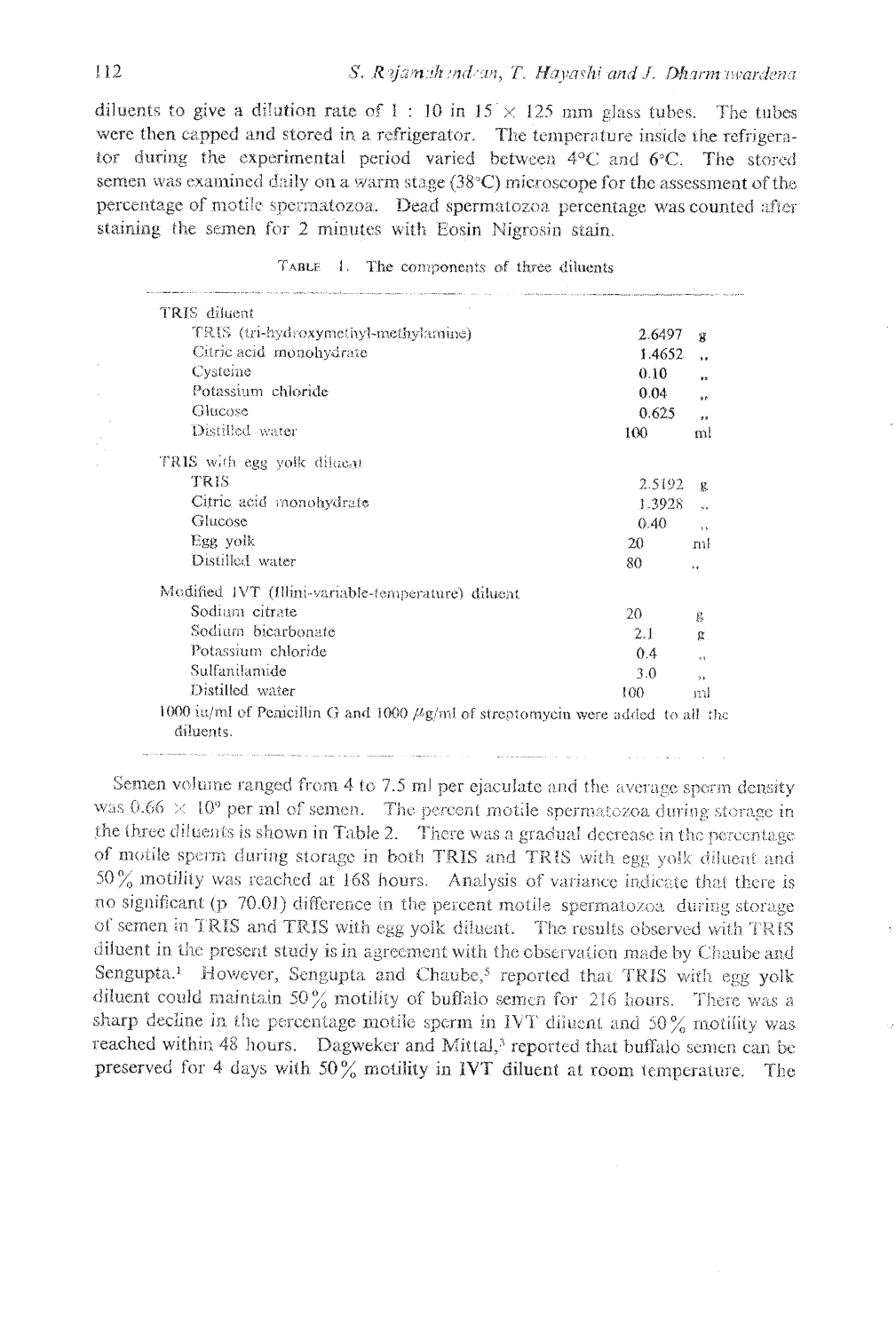reason for the poor response with IVT diluent observed in this study is not 'clear but could be attributed to the difference in storage temperature, as the semen samples after dilution was stored at 4°C in the present study. The percent dead spermatozoa during storage of buffalo semen in three diluents at 4°C to 6°C is shown in Table 3. Results indicate that percent dead spermatozoa gradully increased during storage in TRIS and TRIS with egg yolk diluent and reached 32% and 12% respectively, at 168 hours. This observation is in agreement with Chaube and Sengupta,<sup>2</sup> who reported that egg yolk percentage in the diluents helps to reduce dead spermatozoa.

| $-0.16$ | (hours). | Time Trave<br>TRIS<br>i alu k<br>all a | ng pangalang ang manakapinan sa samanan<br>TRIS with<br>CER VOIK | $-1 - 1$        |
|---------|----------|----------------------------------------|------------------------------------------------------------------|-----------------|
|         | 0        | $80.3 + 3.0$                           | $80.8 + 3.0$                                                     | $80.0 + 2.9$    |
|         | 24       | $78.8 + 1.8$                           | $78.0 + 2.4$                                                     | $71.0 + 11.1$   |
|         | 48       | $77.0 + 2.4$                           | $75.0 + 2.9$                                                     | 2.5<br>$50.0 +$ |
|         | 72       | $73.0 + 4.0$                           | $74.2 + 1.2$                                                     |                 |
|         | 96       | $71.3 + 1.6$                           | $72.0 + 2.4$                                                     |                 |
|         | 120      | $62.5 + 2.5$                           | $66.0 + 4.9$                                                     |                 |
|         | 144      | $65.0 + 2.9$                           | $52.5 + 5.8$                                                     |                 |
|         | 168      | $50.0 + 2.9$                           | $50.0 + 4.3$                                                     |                 |

TABLE 2. Percent motile spermatozoa during storage of buffalo gallen verwas all all d bull semen in different diluents at  $4^{\circ}$ C. (mean  $\pm$  S.D)

TABLE 3. Percent dead spermatozoa during storage of buffalo bull somen in different diluents at  $4^{\circ}$ C. (mean + S.D.)

| Time<br>(hours) | TRIS         | TRIS with<br>egg volk<br>THE R. P. LEWIS CO., LANSING, MICH. 49-14039-1-120-2 | IVY<br>The S.R. Letter of the S.R. Letter and the Con- |
|-----------------|--------------|-------------------------------------------------------------------------------|--------------------------------------------------------|
| 0               | $10.6 + 2.9$ | $7.2 + 1.2$                                                                   | $10.4 + 4.8$                                           |
| 24              | $12.8 + 0.6$ | $9.2 + 1.2$                                                                   | $15.2 + 6.5$                                           |
| 48              | $18.0 + 7.4$ | $10.0 + 2.7$                                                                  | $26.3 + 8.2$                                           |
| 72              | $18.6 + 8.8$ | $11.8 + 9.6$                                                                  |                                                        |
| 96              | $22.3 + 7.8$ | $11.0 + 2.7$                                                                  |                                                        |
| 120             | $24.7 + 5.7$ | $11.8 + 3.9$                                                                  |                                                        |
| 144             | $28.5 + 2.5$ | $12.5 + 2.5$                                                                  |                                                        |
| 166             | $32.0 + 2.9$ | $12.9 + 3.1$                                                                  |                                                        |

In conclusion, the results of the present trial indicate that both TRIS and TRIS with egg yolk diluent could maintain motility of  $50\%$  or above of Murrah Buffalo semen upto 7 days. However, IVT diluent maintained similar motilities upto 48 hours, only. The fertility rate following insemination with preserved semen was not tested in this study. However, studies in cattle indicate that there is a good correlation between percent motile spermatozoa and fertility rate. Further research is in progress to evaluate suitable diluents to preserve Murrah, Surti and Local Buffalo semen at room temperature,  $4^{\circ}$ C and  $-196^{\circ}$ C.

2014年1月28  $\sqrt{2}$  ,  $\sim 5$